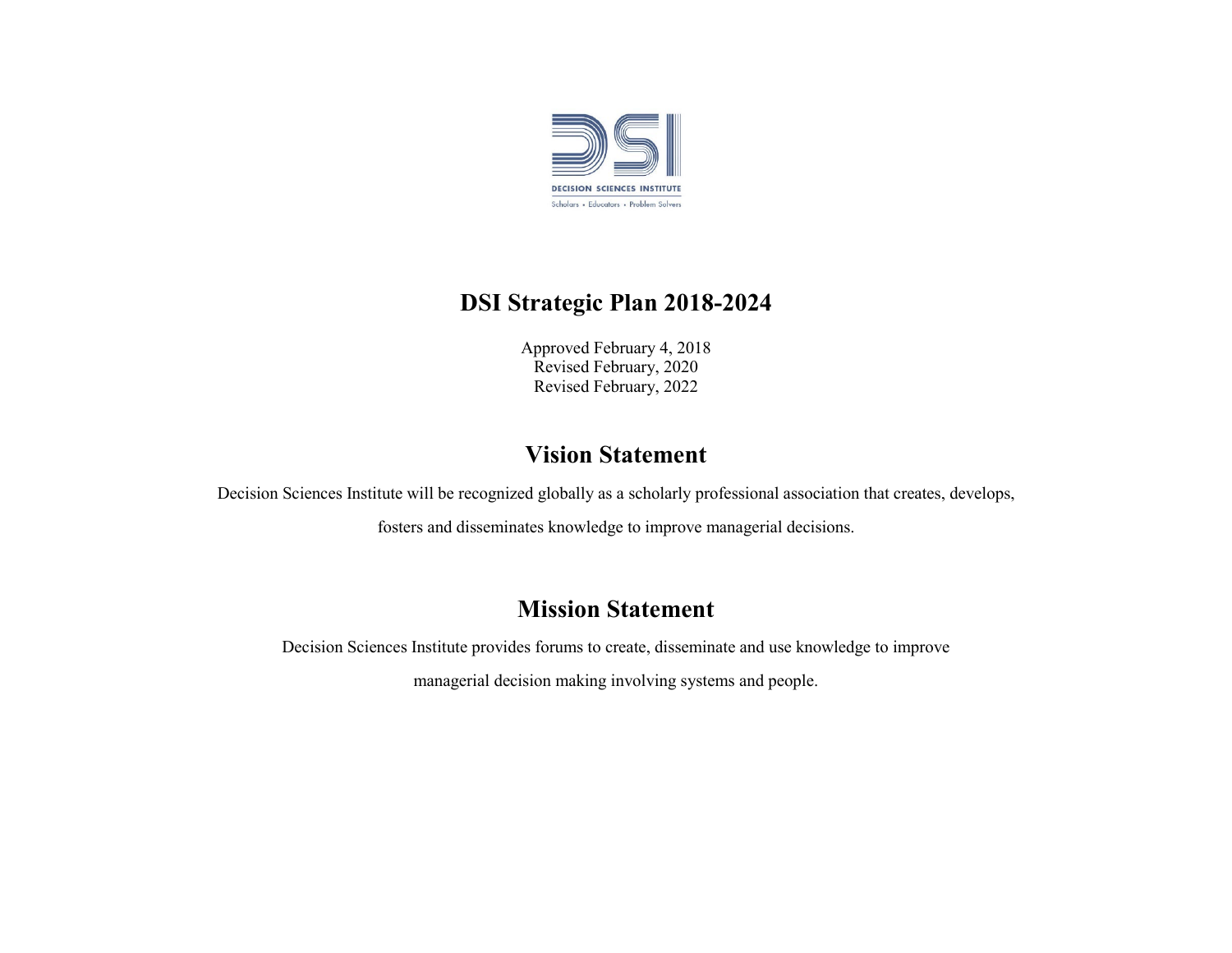## **Structure of DSI Board**

| <b>DSI Board Composition</b>    |
|---------------------------------|
| President                       |
| President-Elect                 |
| <b>Immediate Past President</b> |
| Secretary                       |
| VP of Finance                   |
| <b>VP</b> Americas Division     |
| VP Asia-Pacific Division        |
| VP European Division            |
| <b>VP Conferences</b>           |
| <b>VP</b> Marketing             |
| <b>VP Member Services</b>       |
| VP Professional Development     |
| <b>VP</b> Publications          |
| VP Information Management       |
| <b>Executive Director</b>       |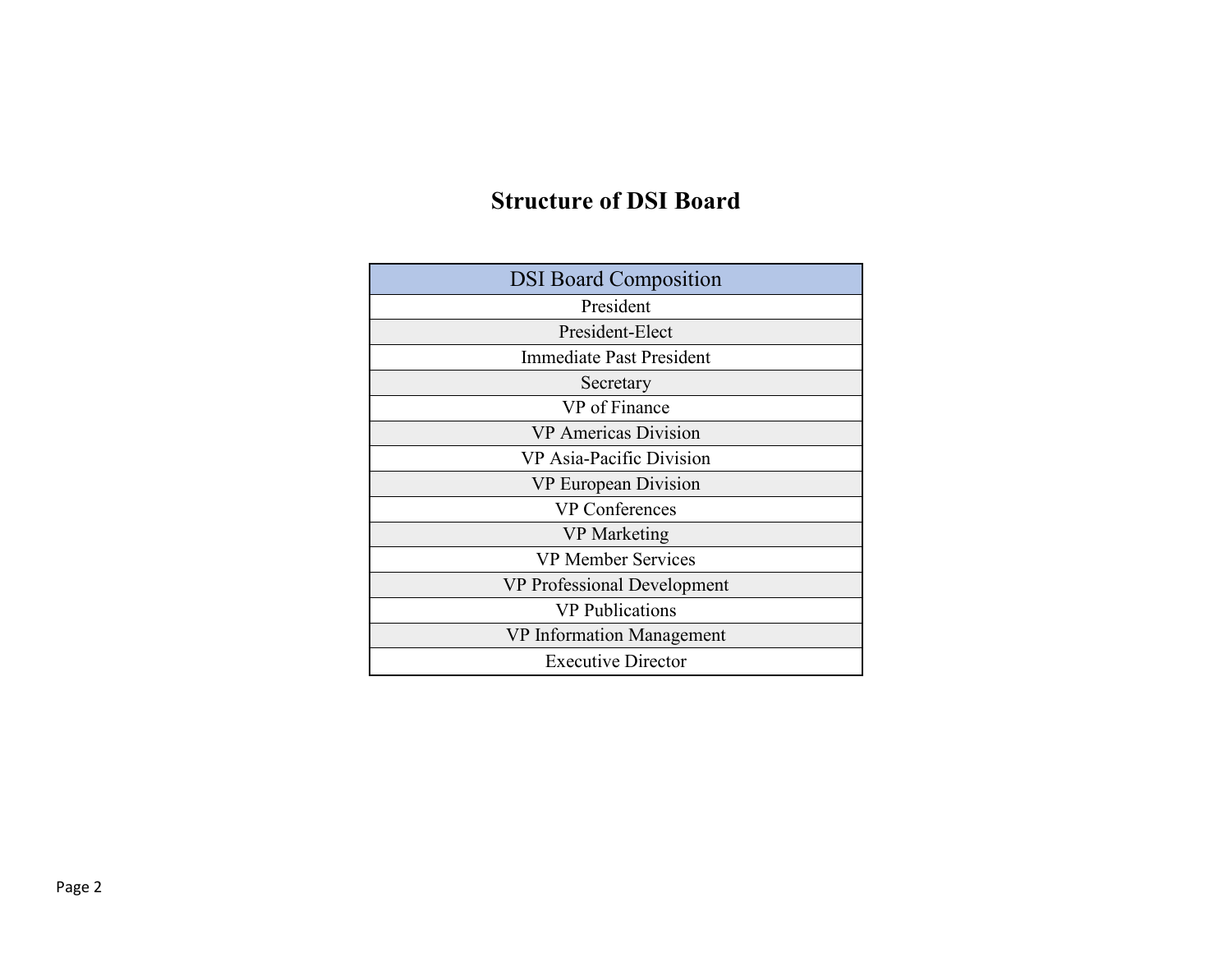# **DSI Strategic Plan 2018 - 2024**

The strategic plan is organized into three pillars as follows:

- **A. DSI Members**
- **B. DSI Programs**
- **C. DSI Capabilities and Resources**

## **Pillar A: DSI Members**

This strategic priority aims at growing, recruiting, retaining and engaging members.

**Goal A1:** Grow membership and retain members.

| Sr.<br>No | <b>Tactical Objectives</b>                                                                          | <b>Responsibility</b>                     | <b>Measurable Outcomes</b>                                                                                                 |
|-----------|-----------------------------------------------------------------------------------------------------|-------------------------------------------|----------------------------------------------------------------------------------------------------------------------------|
|           | Design and execute a member recruitment and retention<br>process.                                   | Home Office<br><b>VP Member Services</b>  | Process development<br>Increase in new member acquisition<br>Retention rates<br>Conversion rates $(PhD - Regular)$         |
|           | Leverage the DSI website to add value to membership.                                                | VP Marketing<br>VP Information Management | Growth in page views, visitors and repeat<br>visitors<br>Annual progress report on website enhancements                    |
|           | Develop and implement a communication plan to<br>effectively serve current and prospective members. | Home Office                               | Communication plan for current members<br>Communication plan for prospective members<br>Responsiveness to members concerns |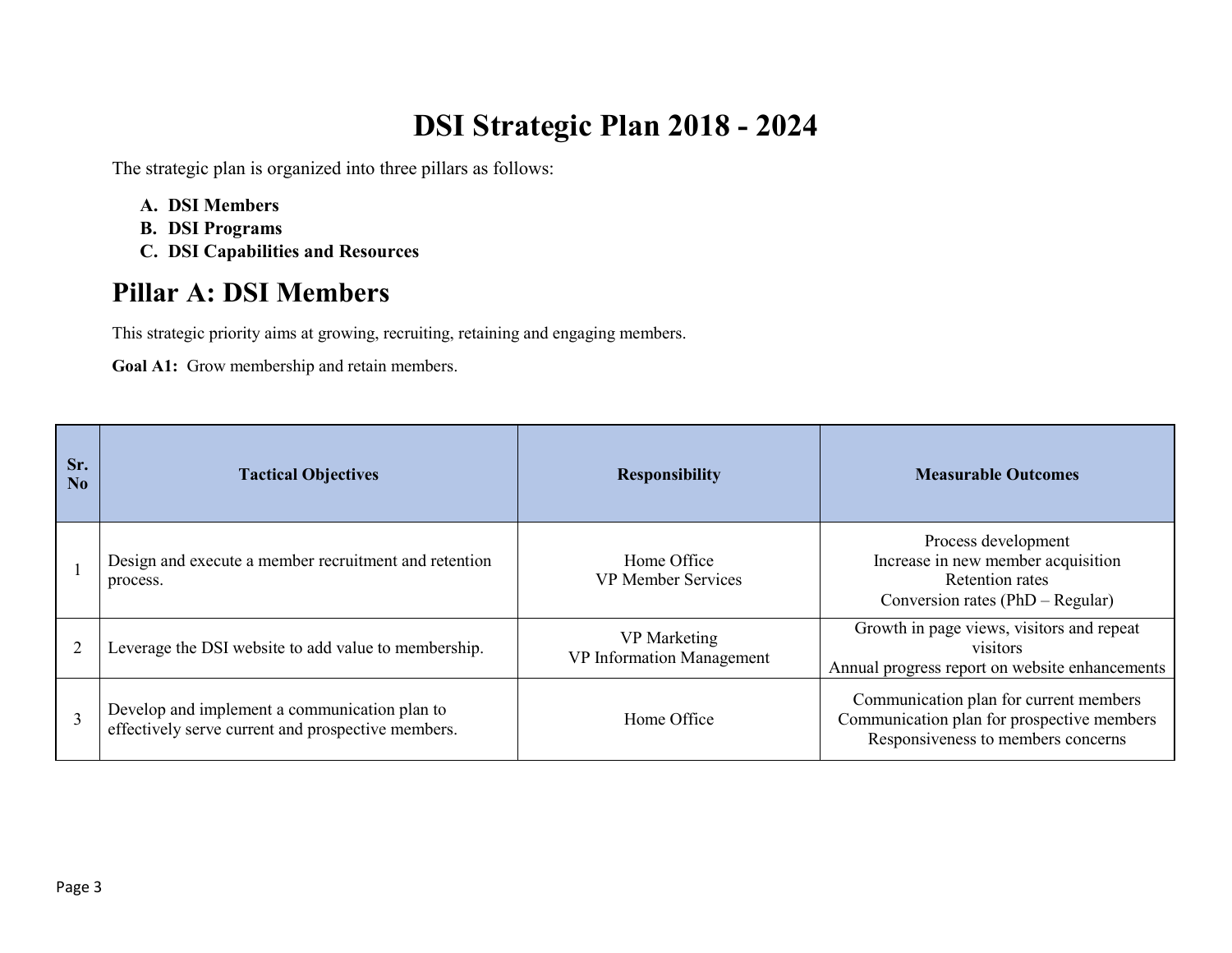| Sr.<br>N <sub>o</sub> | <b>Tactical Objectives</b>                                                    | <b>Responsibility</b>                    | <b>Measurable Outcomes</b>                                                                                        |
|-----------------------|-------------------------------------------------------------------------------|------------------------------------------|-------------------------------------------------------------------------------------------------------------------|
|                       | <b>Enhance Career Services</b>                                                | Home Office                              | Completed Career Development platform<br>Number of users by schools/applicants<br>YOY change in users by category |
|                       | Identify and develop additional value-added services for<br>member retention. | Home Office<br><b>VP Member Services</b> | Member use of value added services<br>Number of new service offerings                                             |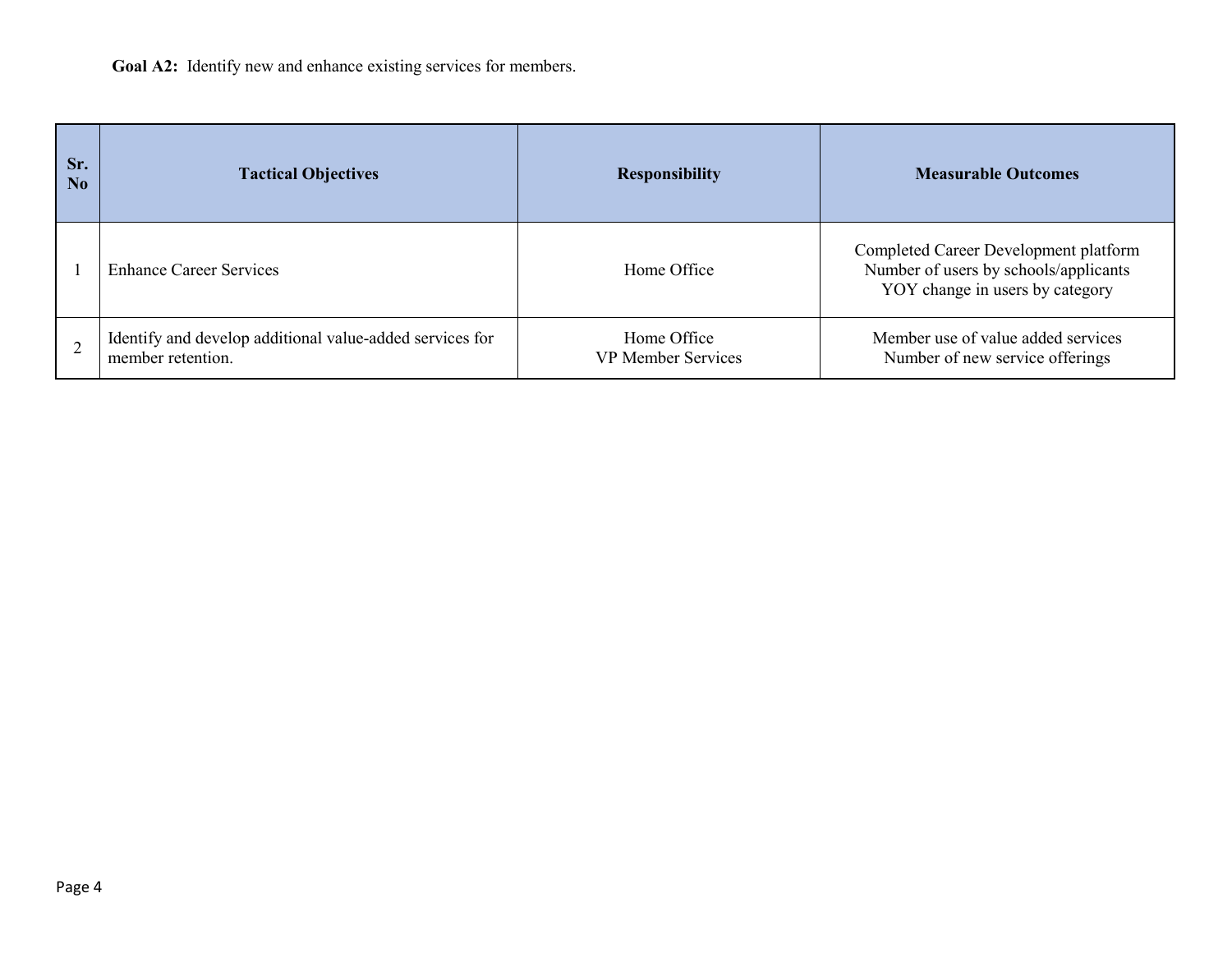## **Pillar B: DSI Programs**

This strategic priority aims at growing and improving DSI's key program areas of research, teaching/pedagogy, and professional development.

**Goal B1:** Increase stature of DSI academic journals.

| Sr.<br>N <sub>o</sub> | <b>Tactical Objectives</b>                       | <b>Responsibility</b>                     | <b>Measurable Outcomes</b>                                                                                                                                                                                |
|-----------------------|--------------------------------------------------|-------------------------------------------|-----------------------------------------------------------------------------------------------------------------------------------------------------------------------------------------------------------|
|                       | Increase quality and reputation of the journals. | <b>VP</b> Publications<br>Journal Editors | Increased impact factors, citations, journal list<br>rankings<br>DSJ listed in indices like UT Dallas, Financial<br>Times, A list of R1 schools<br>DSJIE improved ranking in indices like ABDC<br>and ABS |
| $\overline{2}$        | Improve operational performance of the journals. | <b>VP</b> Publications<br>Journal Editors | Improve performance metrics as outlined in the<br><b>Editors Manual</b>                                                                                                                                   |
| 3                     | Improve marketing and promotion of the journals  | <b>VP</b> Publications<br>Journal Editors | Number of editor participations at conferences<br>Increased social media presence<br>Global circulation of journals (downloads)                                                                           |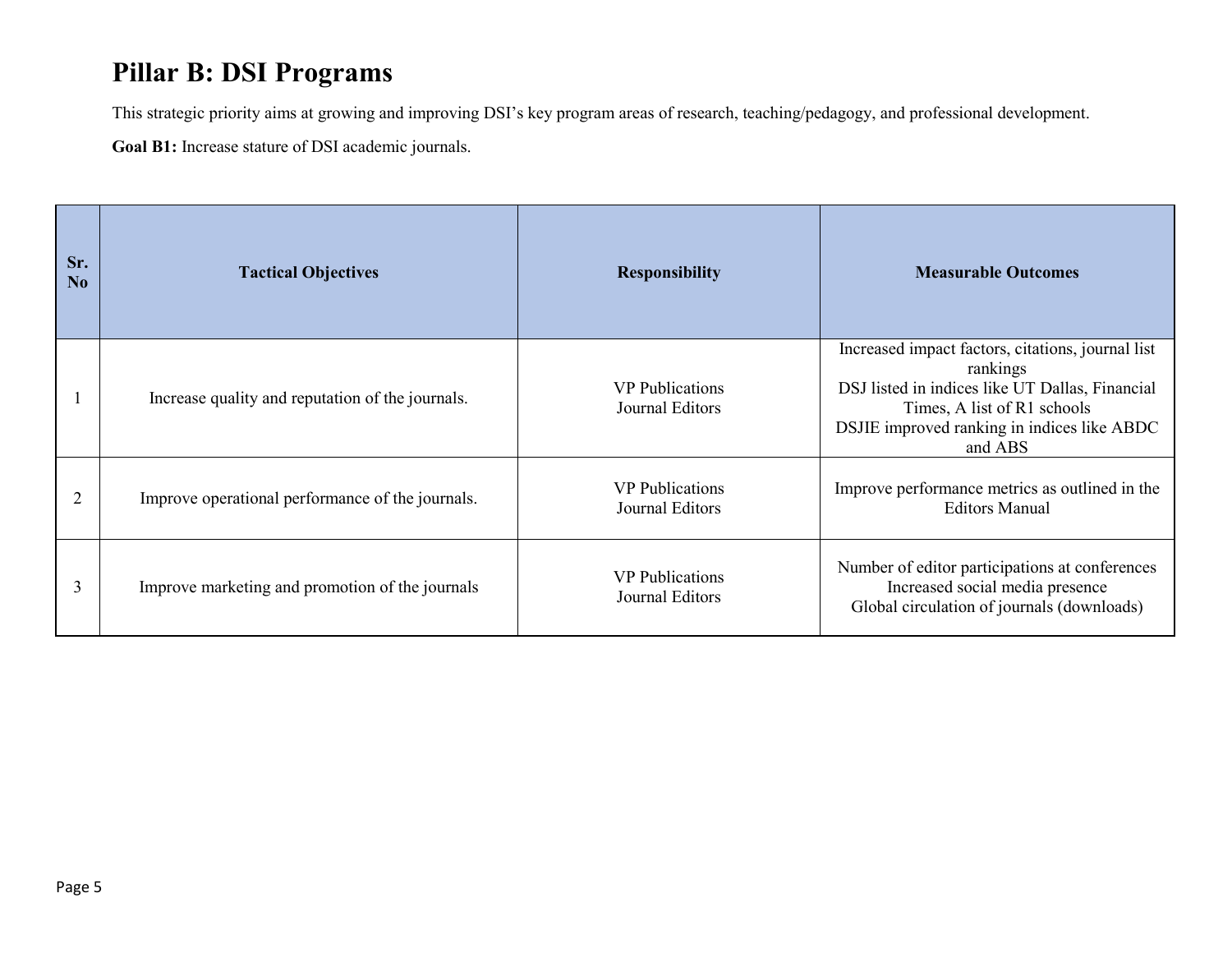**Goal B2:** Increase stature of the DSI conferences.

| Sr.<br>N <sub>0</sub> | <b>Tactical Objectives</b>                     | <b>Responsibility</b>                                                             | <b>Measurable Outcomes</b>                                                                                           |
|-----------------------|------------------------------------------------|-----------------------------------------------------------------------------------|----------------------------------------------------------------------------------------------------------------------|
|                       | Improve conference management process.         | Home Office<br><b>VP</b> Conferences                                              | Completion of conference manual<br>Number of project deadlines met<br>Reduction in conference planning lead time     |
|                       | Develop innovations for the annual conference. | VP Professional Development<br><b>VP Member Services</b><br><b>VP</b> Conferences | Number of new sessions, initiatives and/or<br>activities<br>Number of high profile speakers<br>Session participation |

**Goal B3:** Provide professional development opportunities beyond annual conferences and journal publications.

| Sr.<br>$\bf No$ | <b>Tactical Objectives</b>                                                                                                                  | <b>Responsibility</b>       | <b>Measurable Outcomes</b>                                 |
|-----------------|---------------------------------------------------------------------------------------------------------------------------------------------|-----------------------------|------------------------------------------------------------|
|                 | Develop professional development workshops for                                                                                              | VP Professional Development | Number of events                                           |
|                 | members.                                                                                                                                    | <b>VP</b> Member Services   | Number of participants                                     |
|                 | Identify, offer and assist regions with professional                                                                                        | VP Professional Development | Number of professional development                         |
|                 | development opportunities.                                                                                                                  | <b>VPs</b> for Divisions    | offerings by regions                                       |
| 3               | Assess potential collaboration with other professional<br>organizations to develop and implement professional<br>development opportunities. | VP Professional Development | Number of professional development<br>initiatives assessed |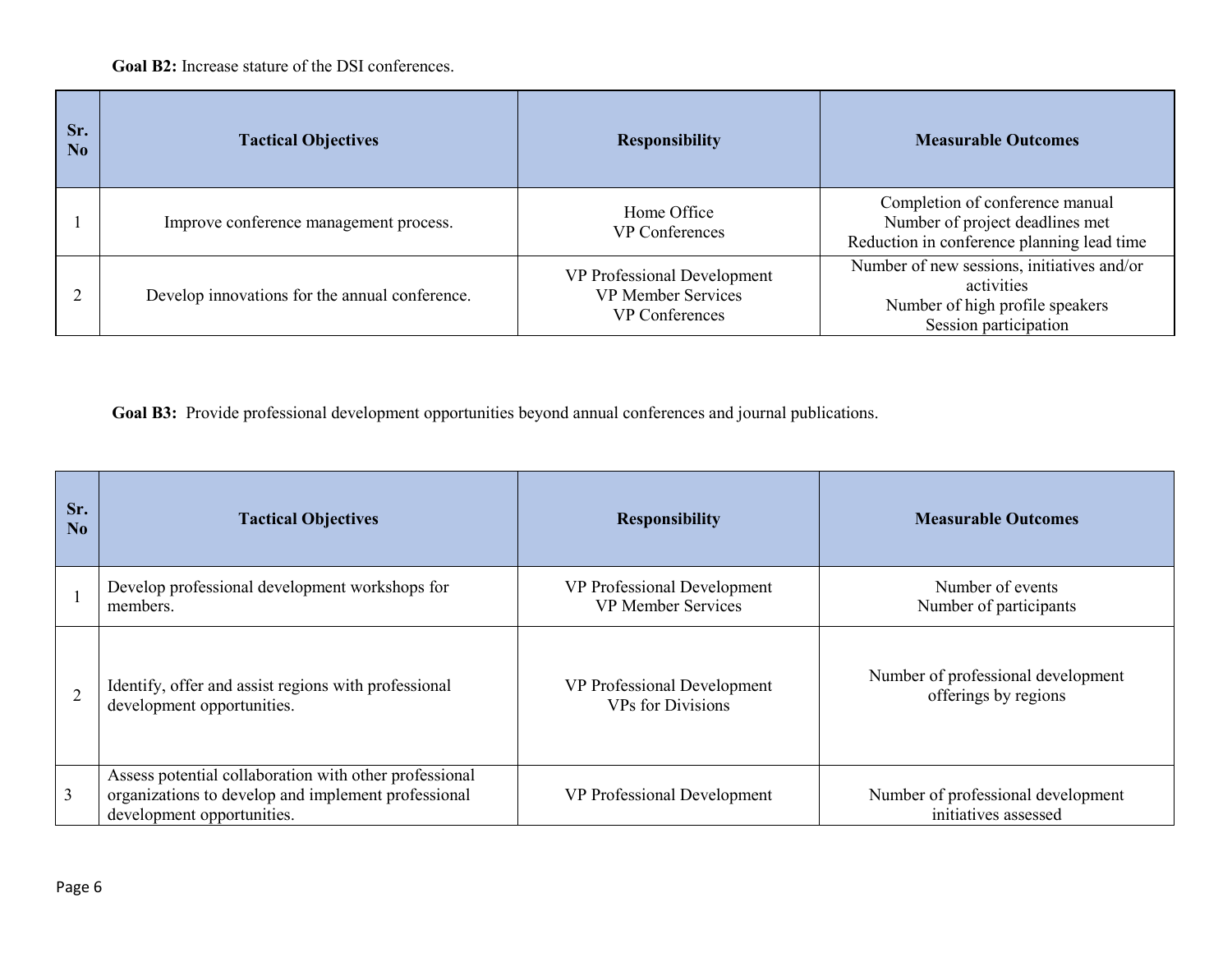## **Pillar C: DSI Capabilities and Resources**

This strategic priority aims at building capabilities and resources including relationships.

**Goal C1:** Build new and enhance existing connections with DSI stakeholders.

| Sr.<br>No | <b>Tactical Objectives</b>                         | <b>Responsibility</b>                    | <b>Measurable Outcomes</b>                         |
|-----------|----------------------------------------------------|------------------------------------------|----------------------------------------------------|
|           | Develop and implement stakeholder management plan. | Home Office<br><b>VP Member Services</b> | Completed Plan<br>Number and impact of initiatives |

Goal C2: Increase member engagement and volunteerism.

| Sr.<br>N <sub>o</sub> | <b>Tactical Objectives</b>                                                  | <b>Responsibility</b>                                                         | <b>Measurable Outcomes</b>                                                                                                                |
|-----------------------|-----------------------------------------------------------------------------|-------------------------------------------------------------------------------|-------------------------------------------------------------------------------------------------------------------------------------------|
|                       | Develop and communicate member volunteer<br>opportunities and expectations. | <b>VP Member Services</b><br>VP Conferences<br>Home Office<br>Journal Editors | Web based volunteer recruitment system<br>Total number of volunteers<br>Number of new volunteers per year<br>Quality of volunteer efforts |